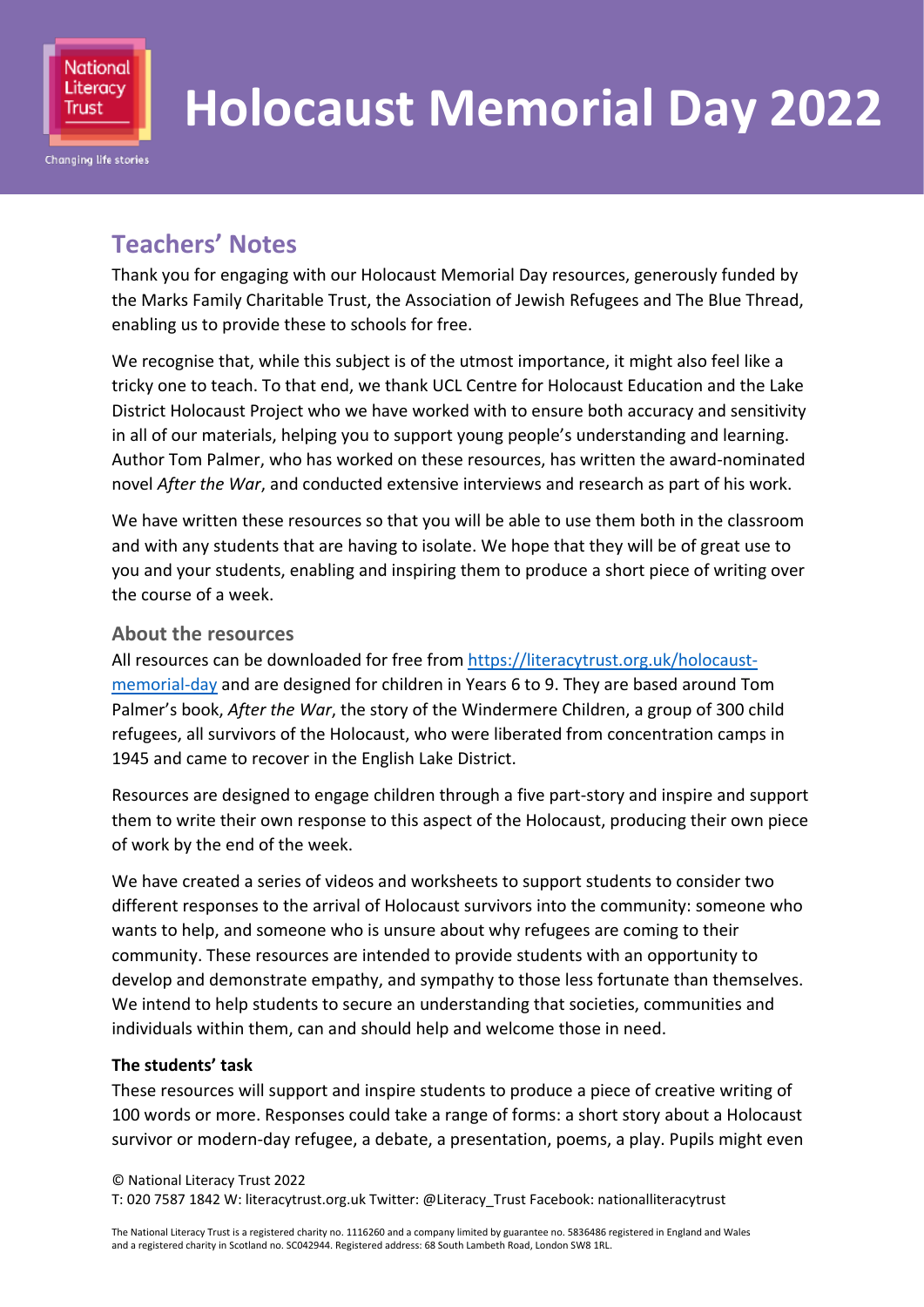be inspired to write a letter to someone in a position of authority, outlining what they think should be done to support refugees today.

Students' writing can be submitted to the National Literacy Trust, and we will work with the Lake District Holocaust Project to publish selected students' writing. Please send students' work to [sport@literacytrust.org.uk](mailto:sport@literacytrust.org.uk), with 'HMD writing' in the subject heading. Our deadline for submissions is **Friday 11 February 2022.**

To enable this we have provided the following:

- A PowerPoint presentation, to introduce the story and resources to students
- A set of 10 copies of *After The War* for 100 schools (books are not required for the resources and applications for these are now closed)
- A story written especially for Holocaust Memorial Day in five instalments by Tom Palmer
- Videos and worksheets to support and inspire pupils to write their own responses
- A teacher guide with ideas and sources to support your delivery and children's writing (this document)
- A free online Q&A event with Tom and Holocaust survivor Mala Tribich at 10.30 on Monday 24 January 2022.

#### **How to use these resources**

We want these resources to support you to address this important topic respectfully and sensitively and to strengthen your confidence to deliver related activities. To this end, we are providing all resources in advance for you to review and consider their suitability in relation to your students.

Resources to support activity can be used in the following way:

- **The five-part story** should be read together in school, or at home. *Them* by Tom Palmer is written in the second person, to drive students to consider how this could be their own real experience. Tom talks about this in Workshop Video 1. It follows Joyce, a young girl who lives in the Lake District and bears witness to the arrival of The Boys – how they are received within her community, and how her feelings, as well as those of her own family, change as relationships are tested. Each chapter is a 10-minute read-aloud and is designed to be read one part each day from 24 to 28 January 2022. You can choose to share a video of Tom reading the story, or read chapters aloud yourself.
- **The PowerPoint presentation** to introduce the story and resources to students. This set of slides can be used to share with students the activities that they will be taking part in, and to let them know how they will be supported to produce a piece of work that could be published online.
- **Five short videos** (8-9 minutes each) show Tom Palmer guiding children to consider different viewpoints, how they fit into the day's chapter, and how to portray these in their own writing. Each video will come with an **A4 worksheet** that the children can use at school or home.

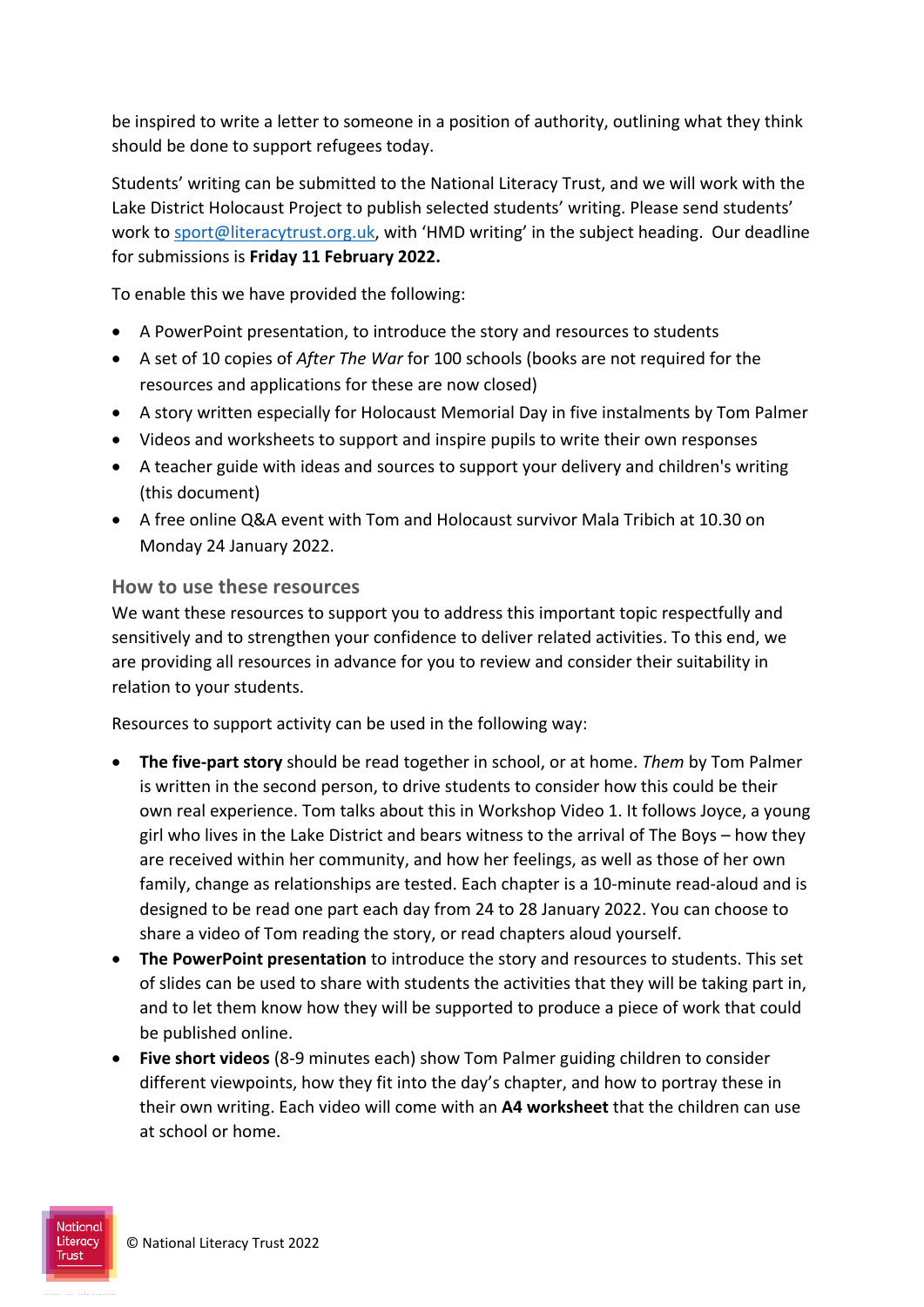**A live Q&A with Tom Palmer and Holocaust survivor Mala Tribich** about all the issues raised in the resources and story will take place at 10.30 on Monday 24 January 2022. Schools are invited to submit questions for this Q&A by emailing [sport@literacytrust.org.uk.](mailto:sport@literacytrust.org.uk?subject=HMD%20Question) Teachers must write 'HMD question' in the subject, and include information that they wish to share, considering data protection and safeguarding protocols. We will only use pupils' first names, year group, school and area (e.g. Ella, Y8, Alfred Academy in Newham). All questions are to be submitted by 17.00 Friday 21 January 2022. The Q&A will be a live Zoom webinar. You can sign up to take part using this link: [https://literacytrust.org.uk/events/holocaust-memorial-day-2022.](https://literacytrust.org.uk/events/holocaust-memorial-day-2022)

#### **Framework for delivery**

We recommend the following framework for each day throughout the week beginning Monday 24 January 2022:

- 1. Read, or share Tom's video of, a part of the instalment story (10 minutes)
- 2. Show the workshop video for that day. Children should be encouraged to note any tips and ideas (10–15 minutes)
- 3. Share the worksheet to support the activity for that day and support pupils to complete their task (30 minutes or more, depending on capacity)

| <b>Date</b>                     | <b>Story</b> | <b>Writing activity</b> | <b>Additional resource</b> |
|---------------------------------|--------------|-------------------------|----------------------------|
| Monday 24 <sup>th</sup>         | Part one     | Film and worksheet #1   | Live Q&A event. Intro PPT  |
| Tuesday 25th                    | Part two     | Film and worksheet #2   |                            |
| Wednesday 26 <sup>th</sup>      | Part three   | Film and worksheet #3   |                            |
| Thursday 27 <sup>th</sup> (HMD) | Part four    | Film and worksheet #4   |                            |
| Friday 28 <sup>th</sup>         | Part five    | Film and worksheet #5   |                            |

In June 2022 we will be producing further resources to link this work to Refugee Week (w/c 20 June 2022, [https://refugeeweek.org.uk\)](https://refugeeweek.org.uk/). We will alert schools to these free resources in the summer term through our usual channels.

### **Tom's top tips for writing**

Here are some additional tips from Tom to support students' writing:

- 1. Research: Write down keywords that jump out at you from your source material. You can always add to these in later stages.
- 2. Planning: Use bits of paper and be free to move anything around. Add in further keywords if you like. Group keywords into scenes. Add feelings and descriptive words.
- 3. Drafting: Just get it down. The hardest bit, but also rewarding and fun. Don't worry about any mistakes. If you get stuck – leave it and keep going. Can you add dialogue? Can you paint a picture with your words?
- 4. Big editing: Move pieces around; add further information; link paragraphs. Can you use questions?

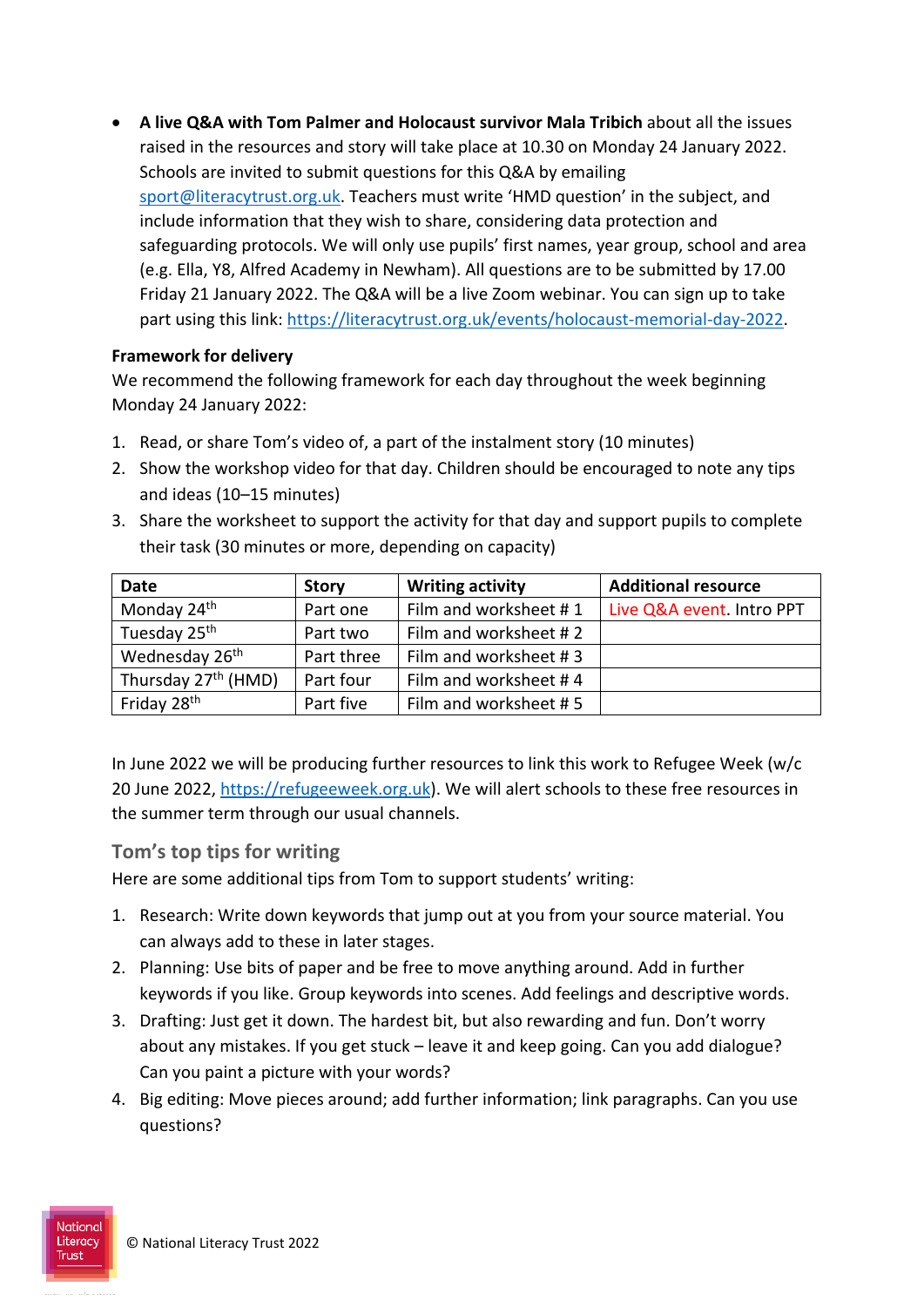5. Little (line) editing: Replace words; add words; remove words. Repetition can be powerful. You can always undo any changes. Can you use formatting to put emphasis on certain words? Read the whole thing aloud.

## **Guidance for you on how to approach the subject**

Our resources show how one community reacted to survivors arriving in their community, and offer the opportunity to consider why they might react in these ways. Our hope is that they will help your children to develop their empathy skills, kindness, and generosity, and to consider those less fortunate than ourselves and how we might support them. For formal training and deeper insight into the topic, we strongly recommend that you explore the wealth of resources that support teachers to teach about the Holocaust (see [Sources and](#page-4-0)  [further resources section](#page-4-0) at the end of this document).

Those of you who have students who are refugees themselves, from areas of conflict, will know to introduce the subject appropriately. Equally, you may have students who come from families who have limited experience of other cultures. These activities should provide an opportunity to open students' eyes and develop empathy for others.

While these resources are not designed to teach students about the Holocaust, our story and these activities may invite questions. For you and for your students. Here is some guidance for you about where you can find further help.

- 1. How much detail about the Holocaust should I share with children from this age range? The Holocaust Educational Trust states that, for primary-aged pupils, wartime persecution and murder are not appropriate topics. A guide for primary school teachers, and early teachers of early KS3 students, can be downloaded here: [https://www.het.org.uk/images/downloads/Primary/A\\_Guide\\_for\\_Primary\\_School\\_Tea](https://www.het.org.uk/images/downloads/Primary/A_Guide_for_Primary_School_Teachers.pdf) [chers.pdf.](https://www.het.org.uk/images/downloads/Primary/A_Guide_for_Primary_School_Teachers.pdf) The Holocaust is taught by law to students in Key Stage 3, typically in Year 9.
- 2. Does this story include any traumatic scenes? Whilst there are no traumatic scenes that directly deal with the Holocaust, the child survivors continued to live with and struggle with the effects of this trauma. The physical and emotional toll that this took upon their wellbeing is described here and so should be dealt with sensitively, whilst also ensuring that the wellbeing of your own students is supported.
- 3. How do I support students to explore viewpoints that might be considered challenging or different from their own? The story is about community and peace and explores positive values and friendship. However, with the presentation of a range of reactions to the arrival of the children, there are descriptions of undertones of discrimination and 'othering'. We want our young people to understand why fear and suspicion of those who may be perceived as being 'different' is damaging, harmful and unfounded. It is important to explore this with your students. You might consider some of the following approaches:
	- Group work, to enhance understanding, identify issues and to consider and demonstrate appropriate responses together.

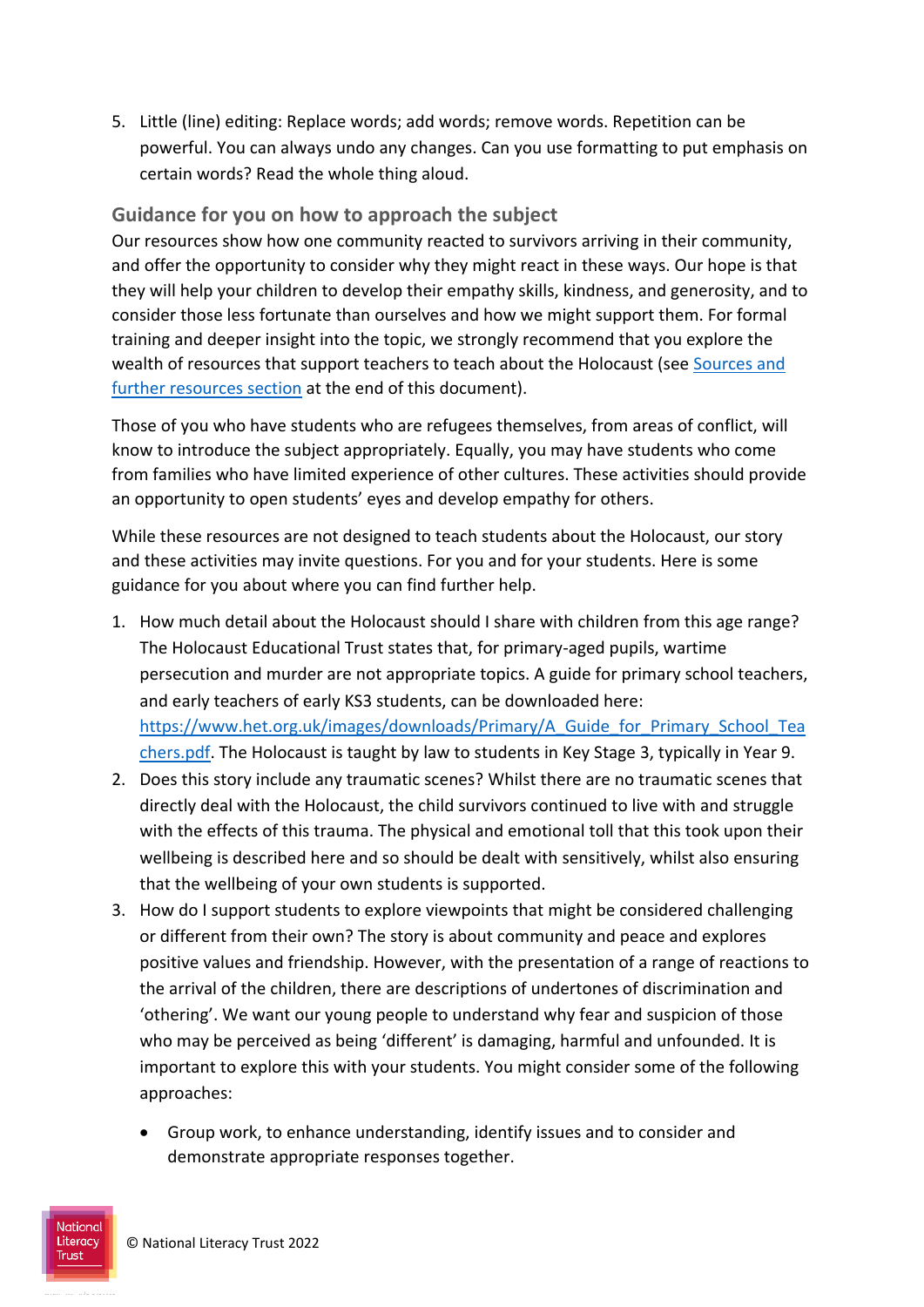- Link in with your school values, with a focus on kindness and community.
- Encourage children not to judge, but to question. If you don't understand something, find out why it might be happening.
- 4. Where can I find appropriate definitions of keywords? The United Nations, UCL Centre for Holocaust Education and the Holocaust Educational Trust are good sources.

#### **Sources and further resources**

#### **Lake District Holocaust Project [\(http://ldhp.org.uk\)](http://ldhp.org.uk/)**

Tom based his book, *After the War*, on the testimony of several Holocaust survivors that he listened to on the Lake District Holocaust Project website. Lake District Holocaust Project (LDHP) has worked for over 15 years to tell the story of 300 concentration camp survivors who came to England as refugees in 1945. There are several interviews with the Windermere Children, as well as local people who knew them when they arrived in England.

Their testimonies are an excellent first-hand source for your students to use for any research for their writing. These can be listened to at http://ldhp.org.uk/?page id=507.

#### <span id="page-4-0"></span>**The UCL Centre for Holocaust Education [\(https://www.holocausteducation.org.uk\)](https://www.holocausteducation.org.uk/)**

The UCL Centre for Holocaust Education has produced lesson plans and materials to support teachers in exploring the issues raised in the historical novel *After the War*. These materials are for KS3 students in a range of subject areas: History, RS, SMSC and English. Students will want to learn about the historical context in which Jewish children across Europe were persecuted and their families murdered. This in turn can lead them to confront key issues and seminal questions: such as, for instance, how and why did the Holocaust happen? Materials are designed to help teachers to explore these questions with their students. Access these materials for free on the UCL website:

[https://holocausteducation.org.uk/lessons/open-access/lesson-materials-to-support-after](https://holocausteducation.org.uk/lessons/open-access/lesson-materials-to-support-after-the-war-a)[the-war-a.](https://holocausteducation.org.uk/lessons/open-access/lesson-materials-to-support-after-the-war-a)

Further Holocaust Memorial Day resources, including free CPD for teachers, can be accessed from UCL's Centre for Holocaust Education website: [https://www.holocausteducation.org.uk.](https://www.holocausteducation.org.uk/)

#### **National Literacy Trust HMD resources from 2021**

#### **[\(https://literacytrust.org.uk/resources/holocaust-memorial-day-2021\)](https://literacytrust.org.uk/resources/holocaust-memorial-day-2021)**

The resources we have produced are structured activities for you and your students to engage with, learn about, and respond to Holocaust Memorial Day, leading and enabling your students to produce their own work. If you would like further support for your students' writing, specifically supporting how they research, plan, draft and edit, you might wish to access our resources to commemorate Holocaust Memorial Day in 2021, when the National Literacy Trust worked with Tom Palmer to support students to create their own story as a response to a story called *The Question*. These resources can be used alongside this year's to support your students' writing.